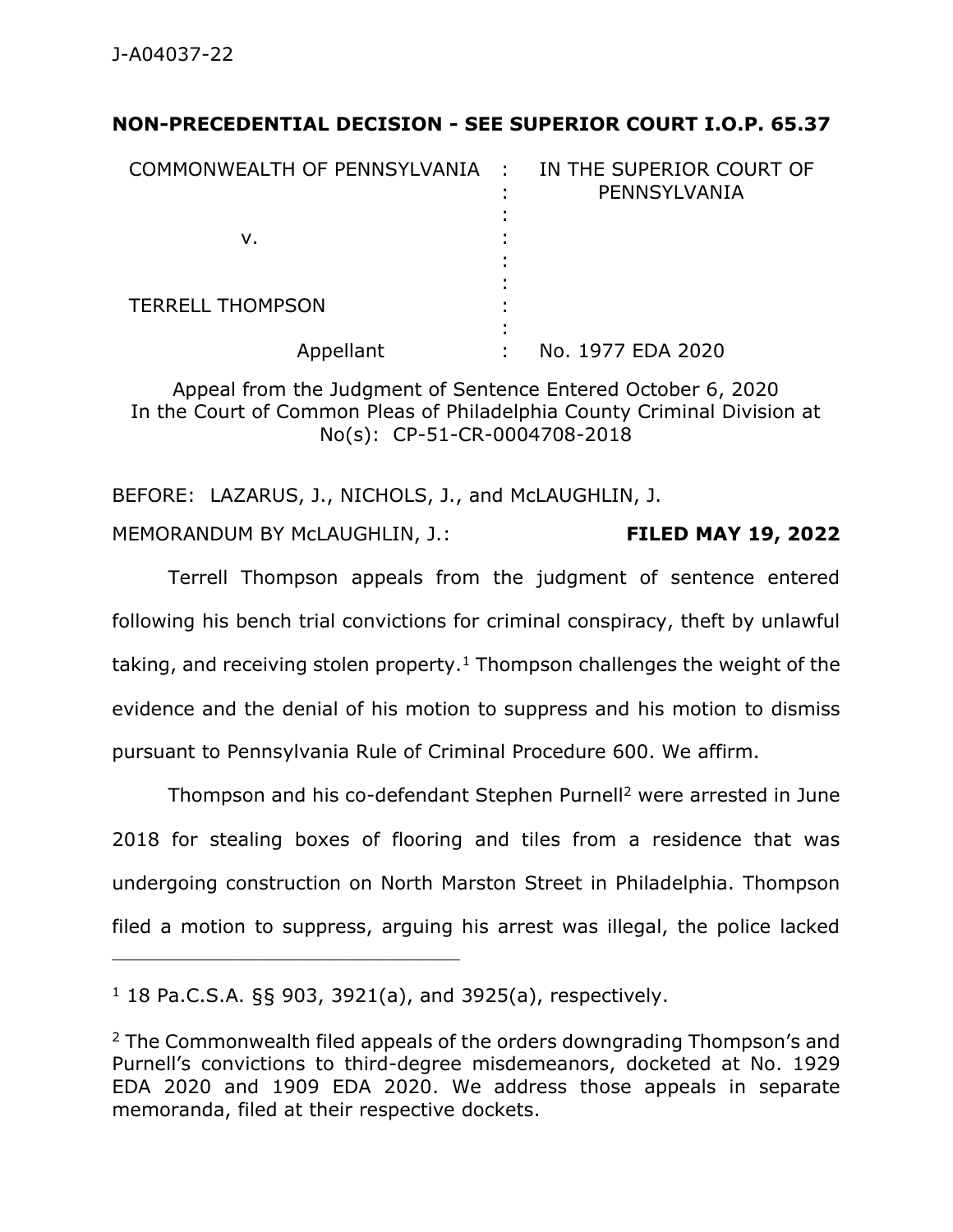probable cause to arrest him, he was subject to a stop and frisk on less than reasonable suspicion, and the police conducted a search without a warrant or probable cause. The court held a suppression hearing in April 2019 and denied the motion in June 2019. The trial court summarized the facts from the suppression hearing as follows:

> On June 8, 2018, Sergeant Fran[cis] Uitz . . . was in the 22nd District in the City and County of Philadelphia at approximately 1:50 a.m. He arrived at 1453 Mars[ton] Street in response to flash information provided over police radio for a burglary in progress. [Officer Uitz testified that the call came from a verified source, which means the source is "someone who called into 9-1-1, gave verified information that they called it." N.T., Apr. 29, 2019, at 18.]

> The flash further described [three] to [four] males removing items from the house and placing them in a U[-]Haul [van]. In a marked police vehicle and wearing full uniform, Sergeant Uitz approached the address traveling the wrong way on the 1500 block of North Mars[ton] Street. From about 150 feet away, he saw a parked, white U[-]Haul [van] along with [three] males outside the house and one inside the [van]. Sergeant Uitz observed one of the males motion to the others to get in the [van] and then drive away. Sergeant Uitz then activated his lights and sirens and followed the U[-]Haul.

> Officer Robert H[ee]ney, also assigned to the 22nd District and on duty at the time, received flash information over the police radio. He observed the U[-]Haul driving away from 1453 Mars[ton] Street. Officer H[ee]ney activated his lights and sirens. The males in the U[-]Haul drove a half a block[,] then made a left turn to cut through an enclosed vacant lot. The driver, Defendant Thompson, exited the U[-]Haul and was handcuffed by Officer H[ee]ney. At the same time, [co- ][d]efendant Purnell[] exited the [van] and Officer H[ee]ney pointed a taser at him and instructed him not to move. Detective Timothy Gibson; a police officer assigned to the 22nd [D]istrict at the time of the incident, placed [co- ][d]efendant Purnell in handcuffs. All four males[,] including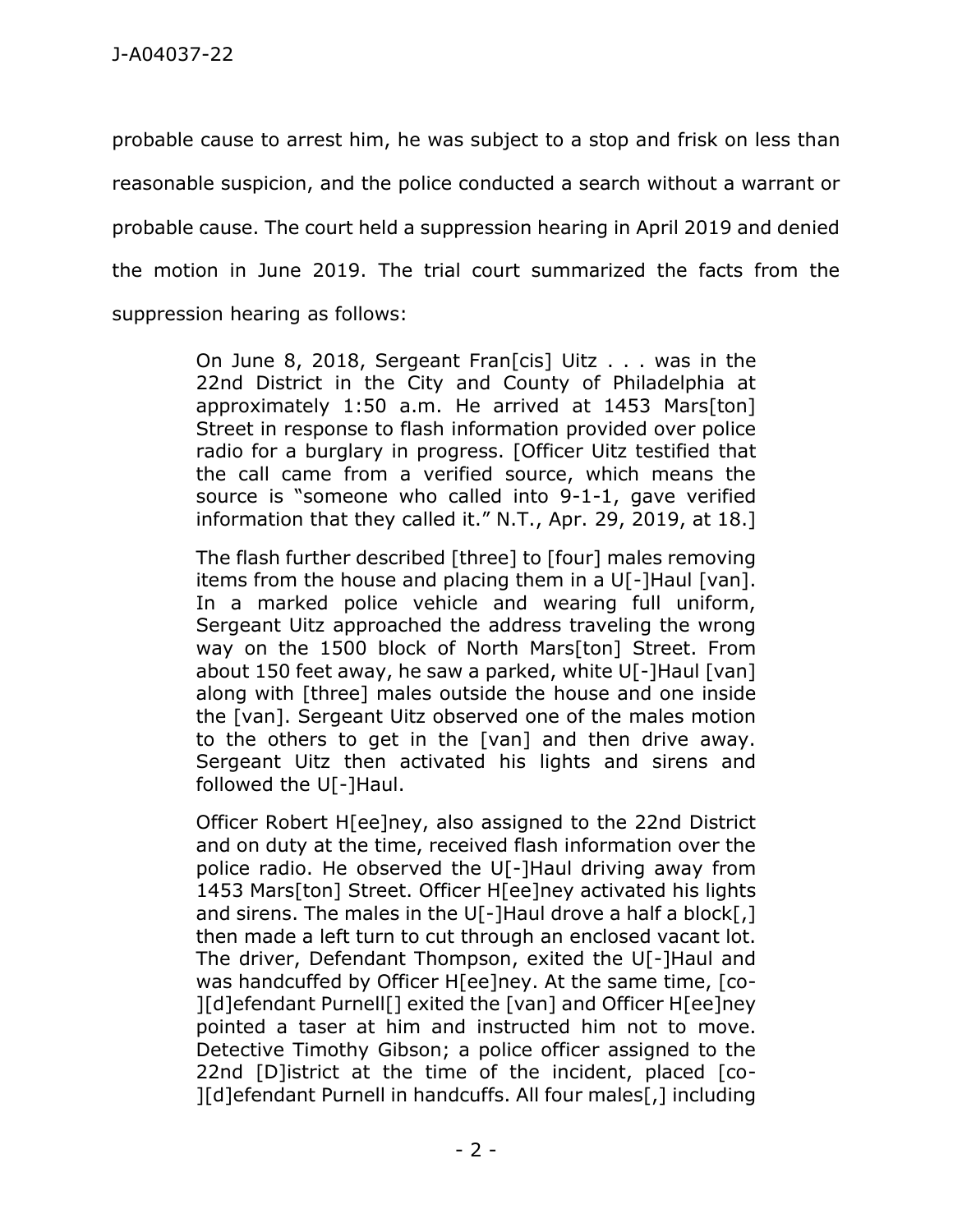Defendant Thompson and [co-][d]efendant Purnell[,] were placed in back of a patrol car.

At this point, Officer H[ee]ney opened the back door of the U[-]Haul [van] and observed flooring and building supplies. He also found a lease agreement on the passenger side of the [van]. The U[-]Haul was not leased to any of [the] four males. After approximately an hour, the owner of the [supplies] arrived on the scene and identified the supplies as belonging to him.

Trial Court Opinion, filed Feb. 11, 2021, at 4 ("1925(a) Op.") (quoting N.T., June 14, 2019, at  $2-4$ ).<sup>3</sup> At the hearing, Thompson argued the police arrived at the scene based on an anonymous tip. When the police officer arrived, he saw individuals outside a U-Haul truck, which, Thompson argues, is not illegal. He claimed that when the police arrived, the individuals were in the process of leaving the street and were pulled over when the police officers used their car's siren and lights. N.T., 4/29/19, at 73-75. He argues the police could stop and investigate, but should not have put the men in handcuffs, as they did not even have a complainant when they used handcuffs. *Id.* at 75. The trial court denied the motion finding Thompson lacked a reasonable expectation of privacy in the U-Haul van.

In November 2019, the court conducted a bench trial. The trial court summarized the testimony and evidence as follows:

 $3$  The certified record does not contain the transcript of the June 2019 hearing, where the court made its findings for the suppression motion. However, we have the transcript from the April 29, 2019 hearing, where the court heard evidence and arguments regarding the motion to suppress. The testimony from that hearing supports these findings and the parties do not claim the court incorrectly quoted its findings.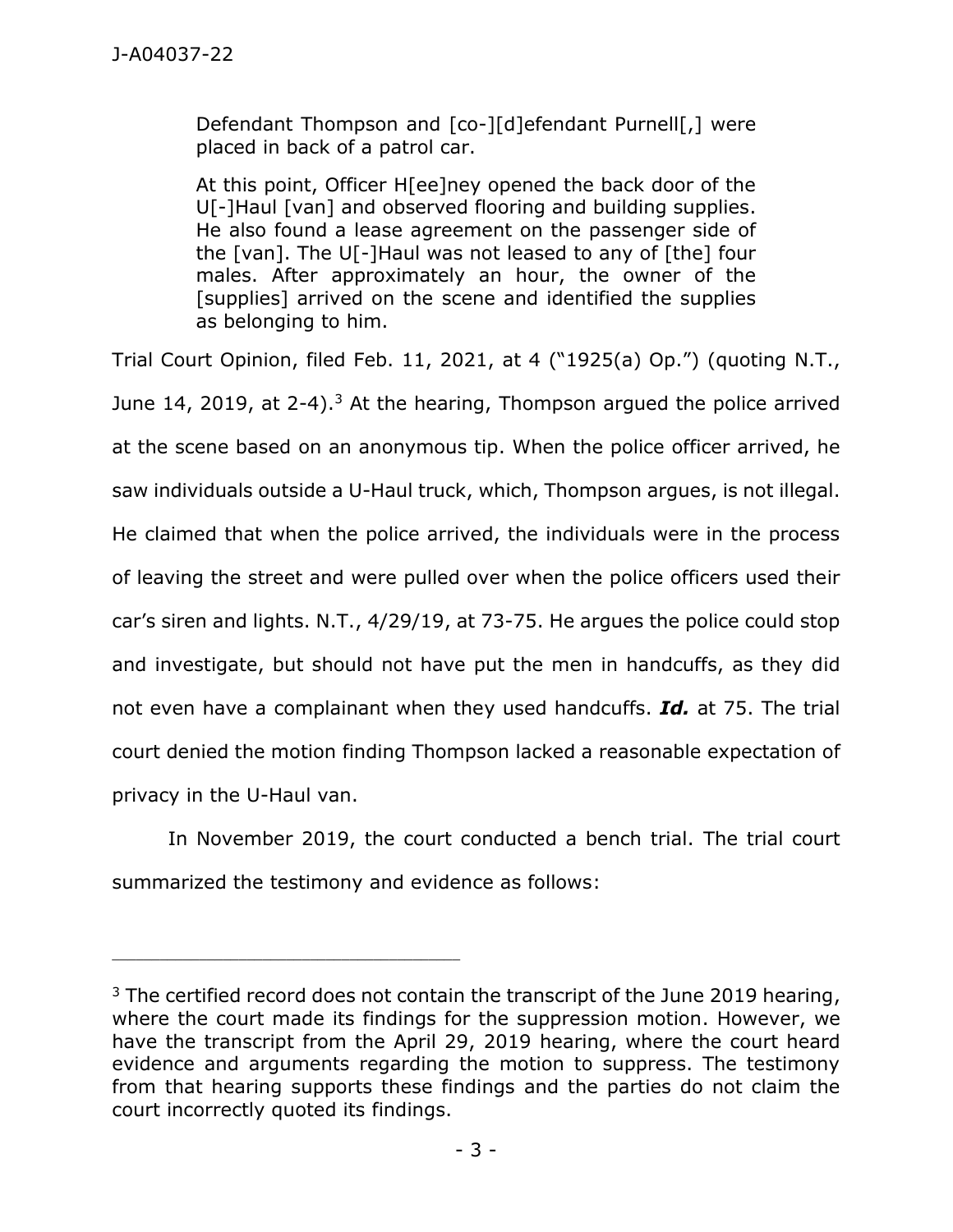At approximately 1:50 a.m. on June 8, 2018, Sergeant Francis Uitz received a radio call directing him to 1453 North Marston Street in Philadelphia. While traveling in the wrong direction on the 1500 block of North Marston Street, Sergeant Uitz observed a U-Haul van parked next to a property on the corner of Marston Street. Several black males were loading boxes into the back of the van. Sergeant Uitz saw the males look in his direction and then proceed to get into the van and drive southbound on the 1400 block of North Marston Street. Following in his vehicle, Sergeant Uitz activated his lights and sirens and unsuccessfully tried to pull over the van. Approximately 150 to 200 feet later, the van pulled into a lot, and the males began to get out. Sergeant Uitz exited his vehicle with his gun drawn and ordered the males to stop; they complied. During this time, backup officers arrived on location. Sergeant Uitz approached the passenger side and handcuffed two of the males. Backup officers handcuffed the other two males. Officer Uitz saw flooring and other construction materials in the back of the van.

Sergeant Uitz conducted further investigation at 1453 North Marston Street. He observed that the front door had been forced open, and there was damage to the door and doorframe. He also noticed that the back door was open, and there was flooring by the back door entrance that was similar to the flooring inside of the van. Detective Timothy Gibson, then a police officer in the 22nd District, also responded to 1453 North Marston Street. He observed the U-Haul in the lot, and saw Officers Heeney and Grant run toward it. Officer Heeney ran to the driver's side and placed one male up against the van. Detective Gibson handcuffed co-defendant Stephen Purnell ("Purnell").

Officer Robert Heeney responded to the radio call and observed his sergeant's vehicle approximately half a block ahead of him. Officer Heeney saw the U-Haul van pull out of its spot and make a left-hand turn traveling southbound on Marston Street. At that time, Officer Heeney noticed that the lights and sirens on his sergeant's vehicle were activated. Officer Heeney observed the U-Haul continue southbound on Marston Street and then turn left into an abandoned lot. Officer Heeney arrived at the lot approximately two seconds after his sergeant. Next, he saw two males exit from the driver's side of the U-Haul. As they exited, Officer Heeney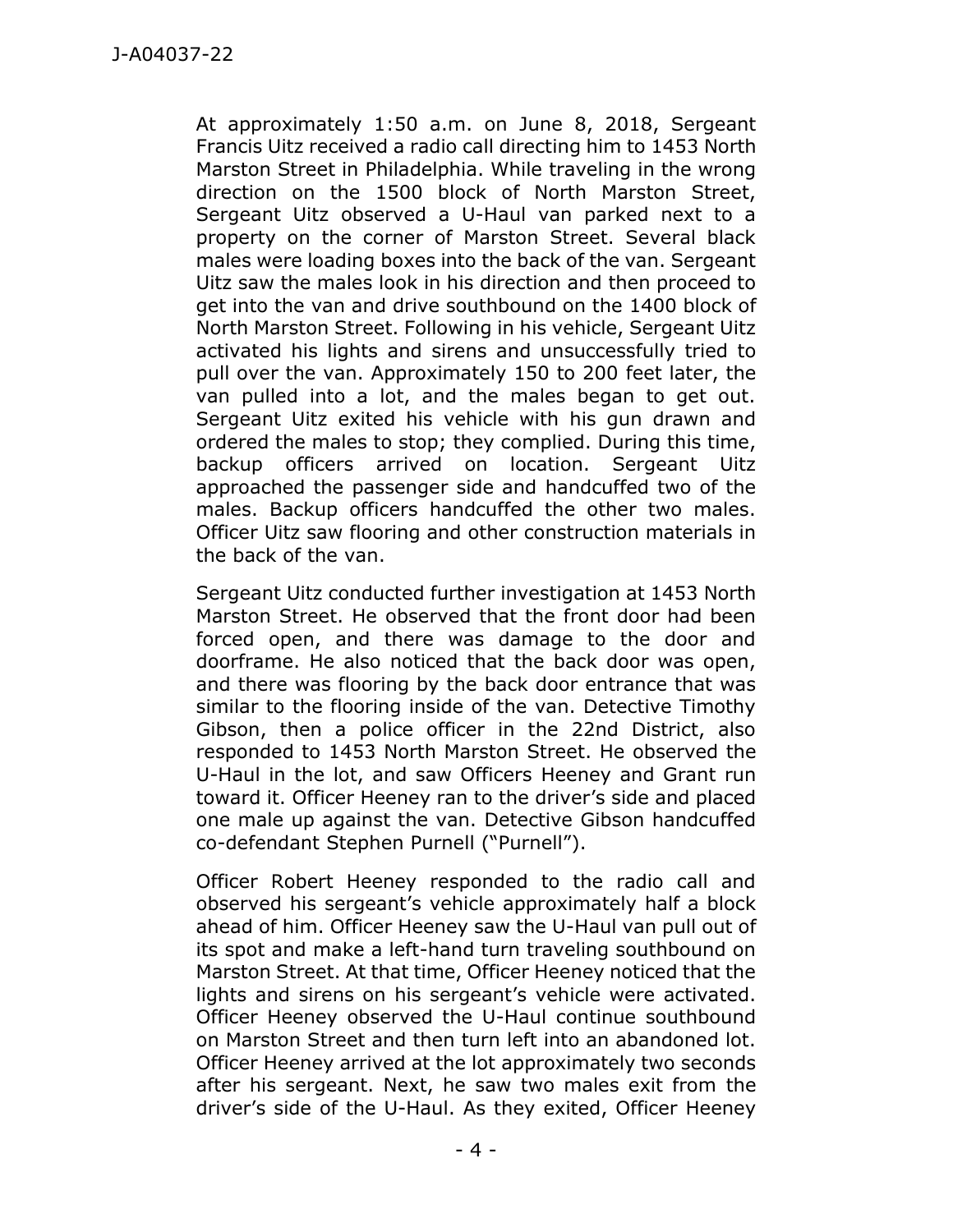ordered them to stand against the U-Haul. Officer Heeney handcuffed [Thompson]. After securing [Thompson] and placing him inside the patrol vehicle, Officer Heeney noticed flooring and tile materials in the back of the U-Haul.

After the police contacted him, Lawrence Resnick reported to 1453 North Marston Street between 2:00 and 2:30 a.m. on June 8, 2018. Mr. Resnick served as the general contractor and realtor for a project at that location. Upon arriving at the residence, Mr. Resnick observed damage to the front and back doors. According to Mr. Resnick, he had last visited the property at approximately 6:00 p.m. on June 7, 2018. At that time, there was no damage to either door. Mr. Resnick testified that he purchased the hardwood floors and tiles found in the van. He further explained that those materials were previously locked inside of the residence.

1925(a) Op. at 2-3 (footnote omitted).

The trial court found him guilty of criminal conspiracy, theft by unlawful

taking, and receiving stolen property. It sentenced him to one year of

probation. Thompson filed a timely notice of appeal.

Thompson raises the following issues:

1. Whether the weight of the evidence is against [Thompson's] convictions for Criminal Conspiracy (18 Pa.C.S. § 903), Theft by Unlawful Taking (18 Pa.C.S. § 3921(a)) and Receiving Stolen Property (18 Pa.C.S. § 3925(a)).

2. Whether the Court erred in its denial of [Thompson's] Motion to Suppress Physical Evidence[.]

3. Whether the case against [Thompson] should have been dismissed pursuant to Pa.Crim.Pro. Rule 600.

4. The Commonwealth raises the issue of the sufficiency of the evidence as it relates to the gradation of the Theft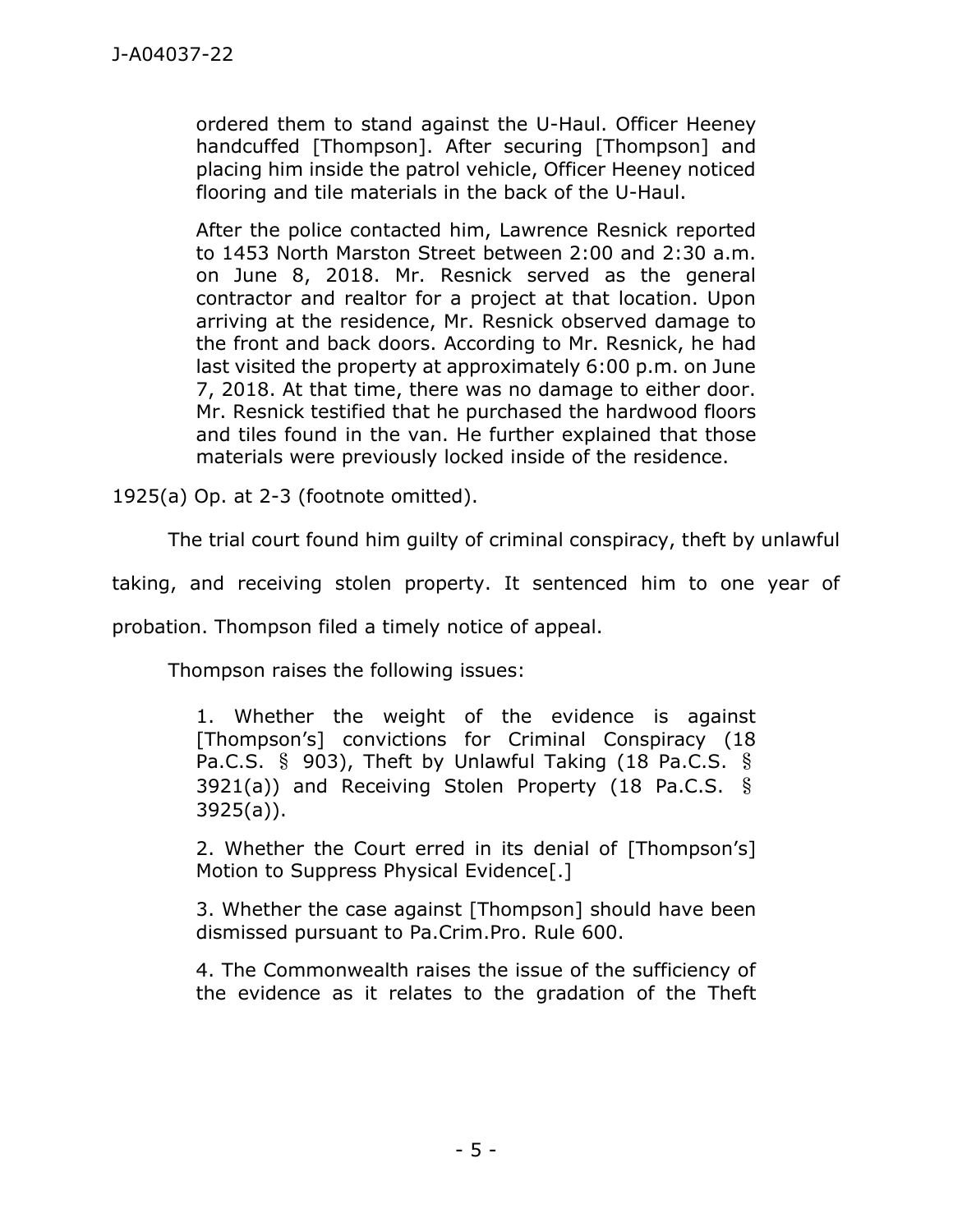offenses in their Appeal docketed above under 1929 EDA 2020.[4]

Thompson's Br. at 7.

Thompson first claims the verdict was against the weight of the evidence. Thompson did not raise a weight challenge before the trial court and therefore waived the issue. Pa.R.Crim.P. 607 (requiring a claim the verdict is against the weight of the evidence to be raised with the trial judge in a motion for a new trial).

Thompson next argues the court erred in denying his motion to suppress the evidence found in the U-Haul van. He claims the stop was based on an anonymous telephone call and the police lacked probable cause based on this call, as there was nothing inherently criminal about loading items into a U-Haul van. He also claims that even if the officers had probable cause to search the van, the search was unconstitutional because there were no exigent circumstances. Thompson further argues that Officer Uitz conducted an unlawful seizure when he turned on his lights and sirens while traveling the wrong way on the street.

We review a trial court's denial of a suppression motion to determine "whether the suppression court's factual findings are supported by the record and whether the legal conclusions drawn from those facts are correct." *Commonwealth v. Mackey*, 177 A.3d 221, 226 (Pa.Super. 2017) (quoting

\_\_\_\_\_\_\_\_\_\_\_\_\_\_\_\_\_\_\_\_\_\_\_\_\_\_\_\_\_\_\_\_\_\_\_\_\_\_\_\_\_\_\_\_

<sup>&</sup>lt;sup>4</sup> This issue is a response to the appeal filed by the Commonwealth, docketed at 1929 EDA 2020, and we will address it in the memorandum filed at that docket.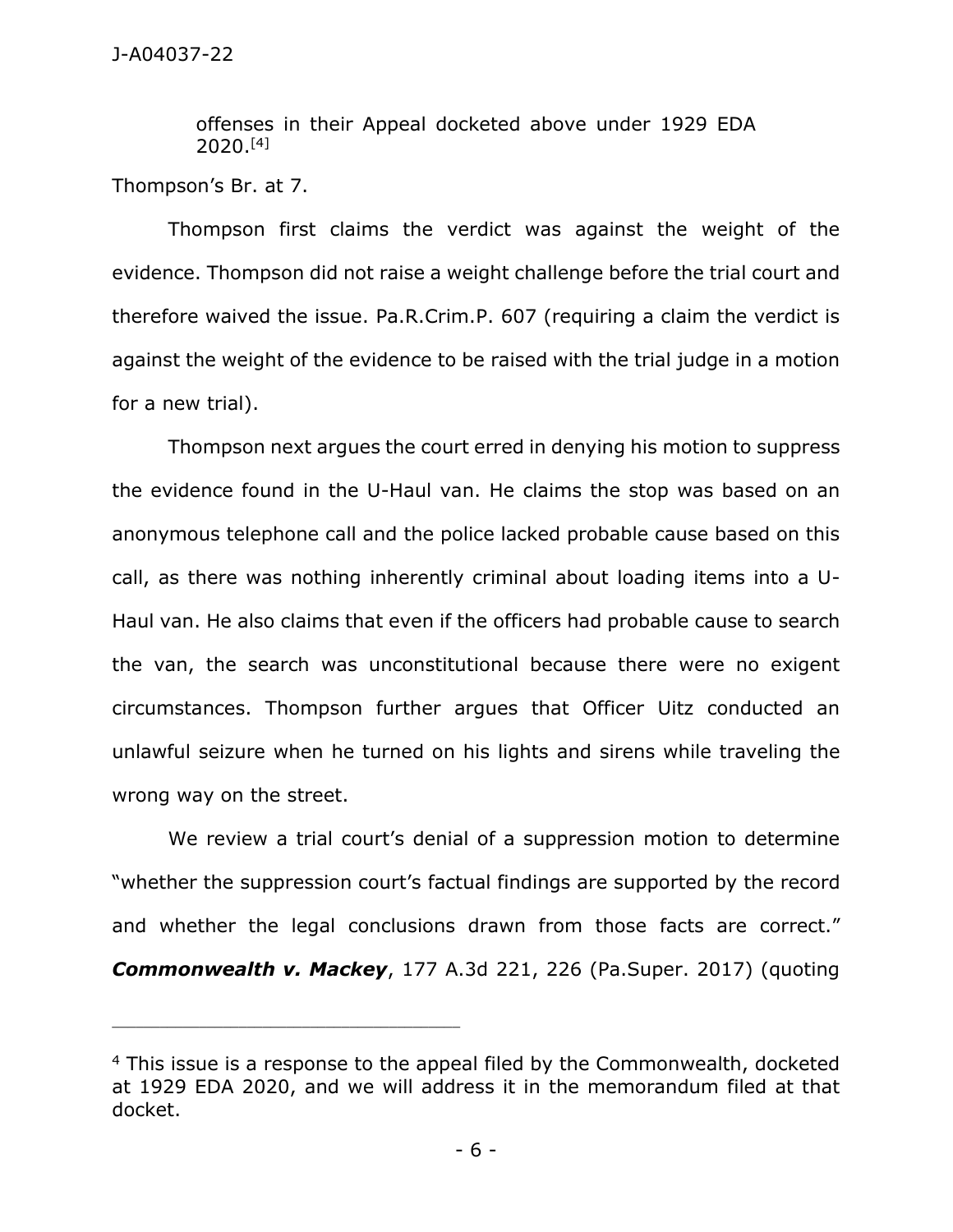*Commonwealth v. Jones*, 988 A.2d 649, 654 (Pa. 2010)). "Where the suppression court's factual findings are supported by the record, we are bound by these findings and may reverse only if the court's legal conclusions are erroneous." *Id.* (quoting *Jones*, 988 A.2d at 654). Our scope of review includes only the suppression hearing record.<sup>5</sup> *Id.*

Thompson challenges both his seizure and the search of the van. Because the trial court addressed the search of the van, we will address that issue first.

"The expectation of privacy is an inquiry into the validity of the search or seizure itself; if the defendant has no protected privacy interest, neither the Fourth Amendment nor Article I, § 8 is implicated." *Commonwealth v. Enimpah*, 106 A.3d 695, 699 (Pa. 2014). If the Commonwealth shows the defendant lacked a privacy interest in the area search, the burden shifts to the defendant to establish that he had a reasonable expectation of privacy. Id. at 701. "An expectation of privacy is present when the individual, by his conduct, exhibits an actual (subjective) expectation of privacy and that the subjective expectation is one that society is prepared to recognize as reasonable." *Commonwealth v. Jones*, 874 A.2d 108, 118 (Pa.Super. 2005) (citation omitted).

In *Jones*, we found the defendant did not have a reasonable expectation of privacy in the vehicle searched where the defendant did not attempt to

\_\_\_\_\_\_\_\_\_\_\_\_\_\_\_\_\_\_\_\_\_\_\_\_\_\_\_\_\_\_\_\_\_\_\_\_\_\_\_\_\_\_\_\_

<sup>&</sup>lt;sup>5</sup> To the extent the testimony from the suppression hearing and the trial differed, we rely on the suppression hearing testimony for this issue.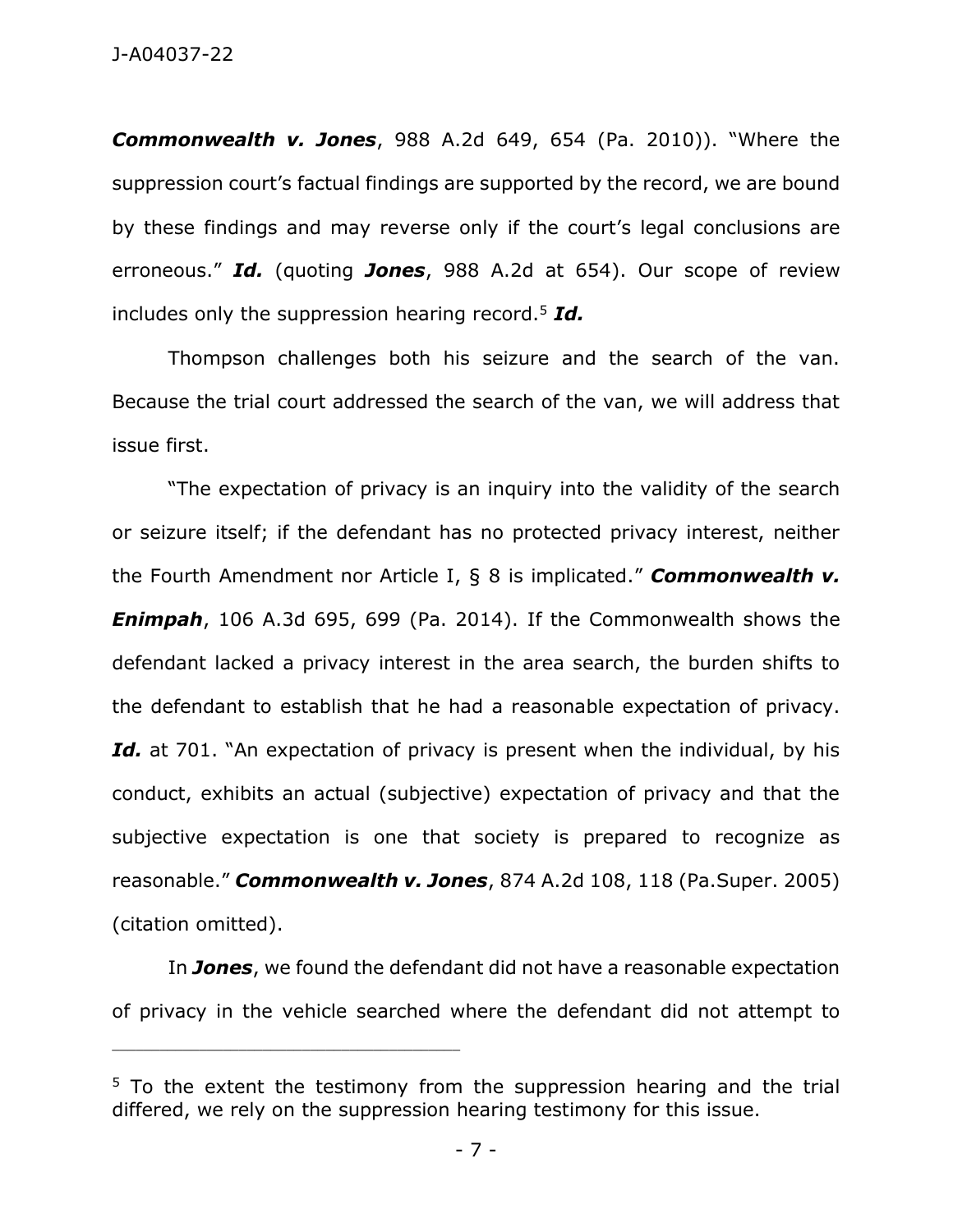explain his connection to the vehicle. We also pointed out that the operator of the vehicle was not the named lessee and was not an authorized driver, the named lessee was not present in the vehicle, the defendant offered no connection to the named lessee, and the return date for the rental car had passed. 874 A.2d at 120.

Here, the court concluded that Thompson lacked a reasonable expectation of privacy in the vehicle, reasoning that the officers found a lease agreement in the U-Haul van and the lease did not name any of the van's occupants as lessee. 1925(a) Op. at 5 (citation omitted). It found that Thompson did not present any evidence to contradict this lack of reasonable expectation of privacy and it therefore denied the motion. *Id.*

We agree with the trial court that Thompson did not have a reasonable expectation of privacy in the U-Haul van, as he was not on the lease, and he did not establish any other reason he would have an expectation of privacy. *See Jones*, 874 A.2d at 120.

We must next address whether an unconstitutional seizure occurred. If the police lacked reasonable suspicion to effectuate the stop or probable cause to detain Thompson, the items in the U-Haul van would be suppressed regardless whether Thompson had an expectation of privacy in the van. *See Commonwealth v. Shabezz*, 166 A.3d 278, 288-89 (Pa. 2017) (where an illegal seizure occurs, the defendant need not demonstrate a reasonable expectation of privacy in the area searched but rather we must determine whether the evidence obtained was the fruit of the poisonous tree). Thompson

- 8 -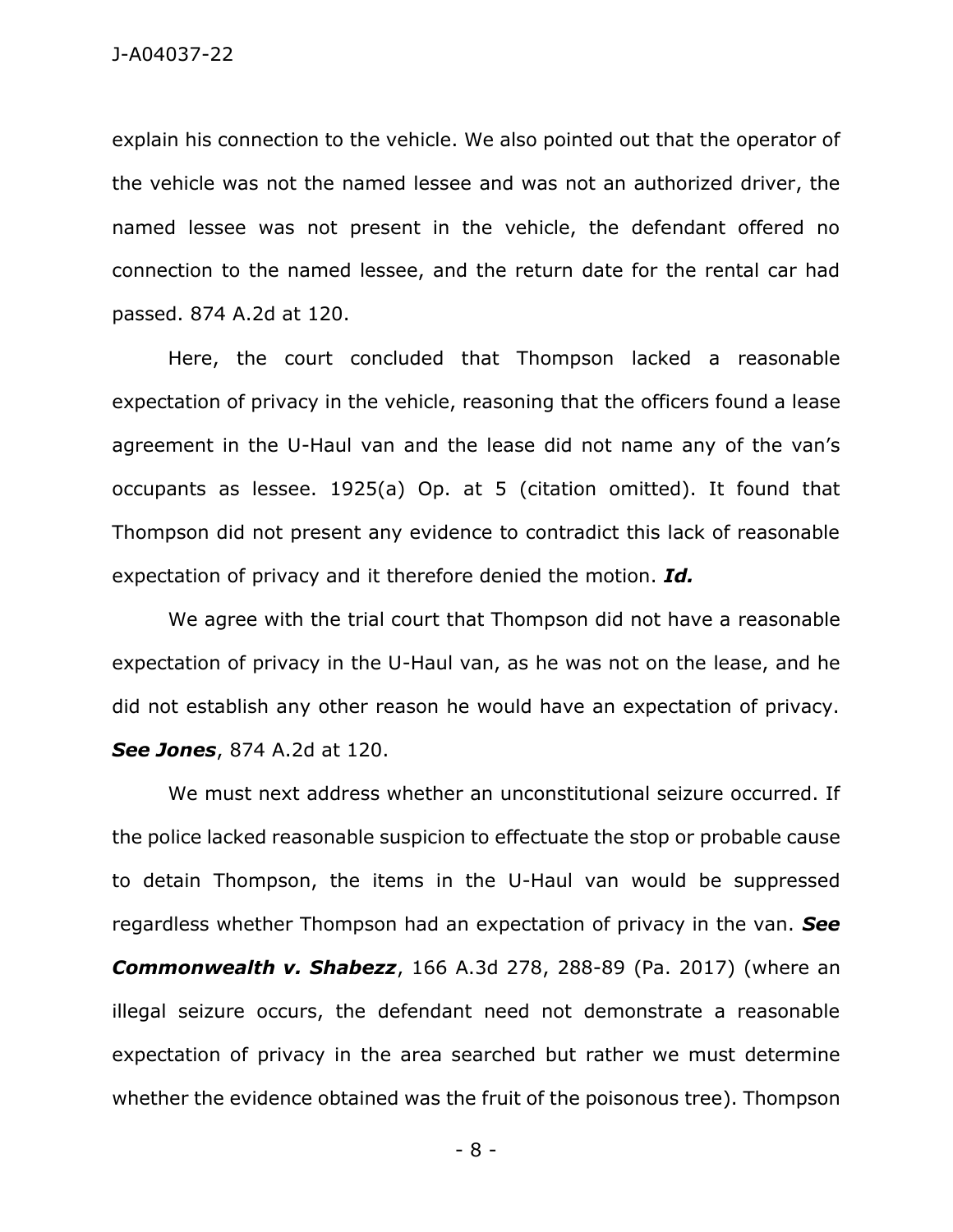raised the constitutionality of his detention in his motion to suppress, at the suppression hearing, and on appeal. Although the trial court did not address the issue, we find we can do so because the record contains sufficient information and the court made sufficient findings of fact for us to make the determination.

"The Fourth Amendment to the United States Constitution and Article I, Section 8 of the Pennsylvania Constitution protect individuals from unreasonable searches and seizures." *Commonwealth v. Singleton*, 169 A.3d 79, 82 (Pa.Super. 2017) (citing *Commonwealth v. Lyles*, 626 Pa. 343, 350, 97 A.3d 298, 302 (2014)). The law recognizes three distinct levels of interaction between police officers and citizens: (1) a mere encounter; (2) an investigative detention; and (3) a custodial detention. *Mackey*, 177 A.3d at 227 (citing *Jones*, 874 A.2d at 116)

"A mere encounter can be any formal or informal interaction between an officer and a citizen, but will normally be an inquiry by the officer of a citizen. The hallmark of this interaction is that it carries no official compulsion to stop or respond, therefore need not be justified by any level of police suspicion." *Id.* (citations and internal quotations marks omitted). "In contrast, an 'investigative detention' . . . carries an official compulsion to stop and respond" and "requires reasonable suspicion of unlawful activity." *Id.* Finally, "a custodial detention occurs when the nature, duration and conditions of an investigative detention become so coercive as to be, practically speaking, the functional equivalent of an arrest." *Id.* (citation omitted). A custodial

- 9 -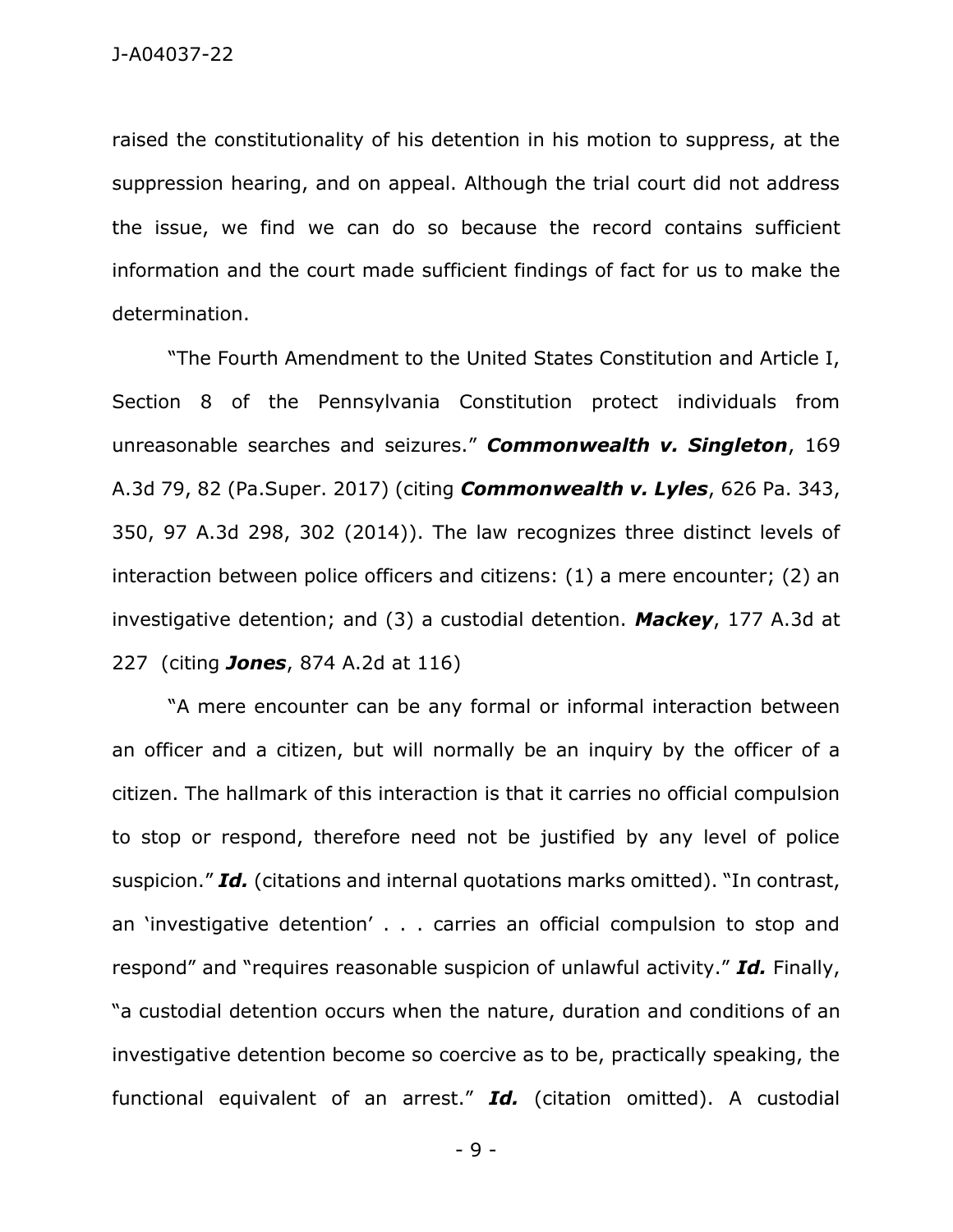detention requires that the police have probable cause to believe that the person so detained has committed or is committing a crime. *Id.*

Here, Thompson was seized and an investigative detention occurred when the police officers activated their lights and sirens to effectuate the stop. *See Commonwealth v. Livingstone*, 174 A.3d 609, 625 (Pa. 2017). Further, we will assume, without deciding, that when the police officers handcuffed Thompson and detained him in the police car for an hour, a custodial detention occurred. *See Commonwealth v. Teeter*, 961 A.2d 890, 899 (Pa.Super. 2008) (*en banc*) ("The court considers the totality of the circumstances to determine if an encounter is investigatory or custodial, but the following factors are specifically considered: the basis for the detention; the duration; the location; whether the suspect was transported against his will, how far, and why; whether restraints were used; the show, threat or use of force; and the methods of investigation used to confirm or dispel suspicions."); *but see Commonwealth v. Guillespie*, 745 A.2d 654, 661 (Pa.Super. 2001) (use of handcuffs did not transform stop into custodial detention where other factors militated against the finding, such as the "minimal duration of detention, no transport against will, no show or threat or use of force").

We conclude the police had reasonable suspicion to support the investigative detention of Thompson. The officers responded to a police call from a verified source regarding a burglary in progress on North Marston Street, where individuals were putting items in a U-Haul van. The call was

- 10 -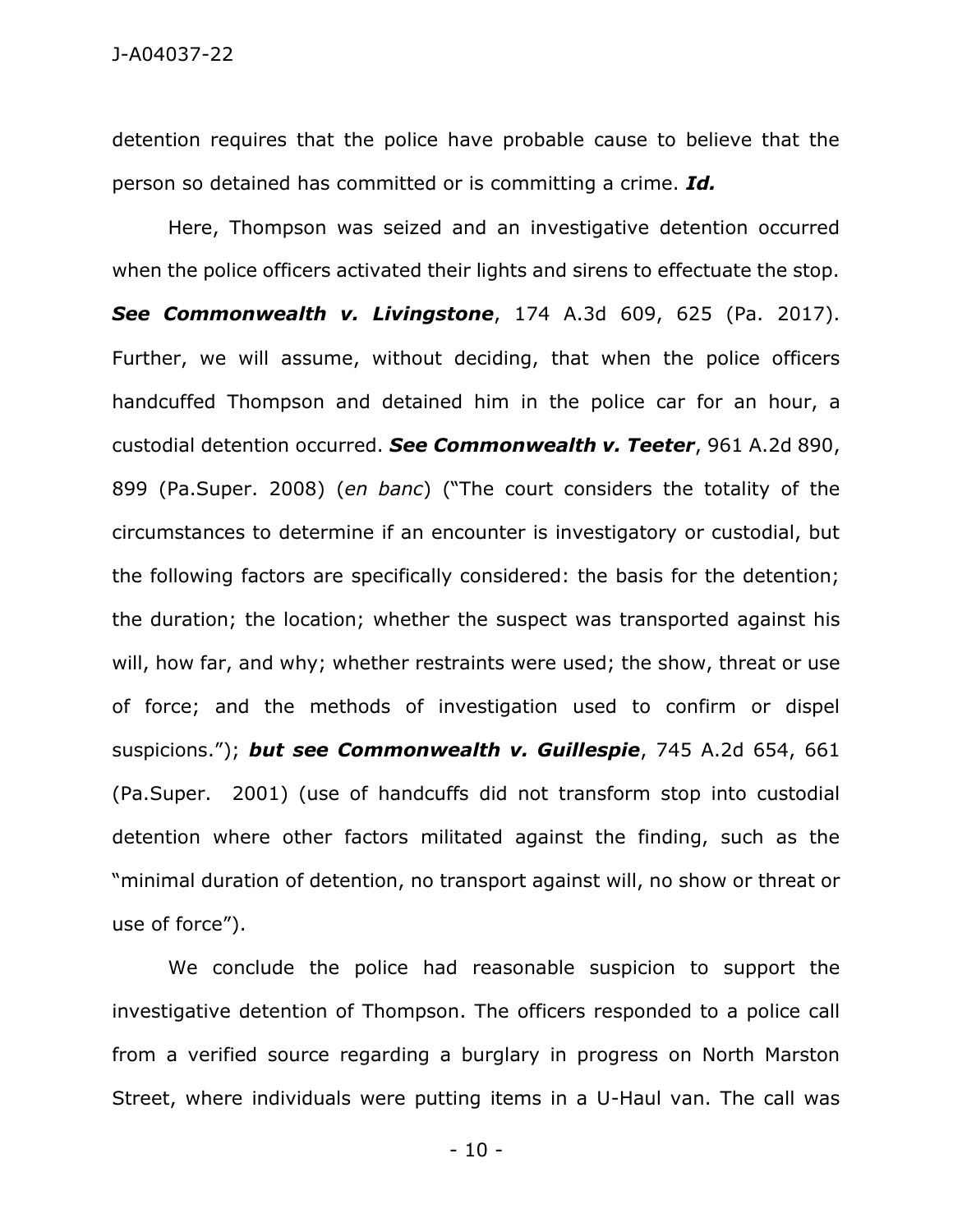received around 1:50 a.m., which is an unusual time to be loading a U-Haul. When the police officer arrived, he saw a parked, U-Haul van, with three males outside the house and one inside the van. The officer saw one of the men motion to the others, and they then entered the van and drove away. This provided reasonable suspicion to activate the lights and sirens. *See Commonwealth v. Barber*, 889 A.2d 587, 593 (Pa.Super. 2005) (finding to have reasonable suspicion a policer officer may rely upon tips from citizens, and noting that where a tip is an anonymous call, it should be treated with particular suspicion, but "a tip from an informer known to the police may carry enough indicia or reliability for the police to conduct an investigatory stop"); *In re D.M.*, 781 A.2d 1161, 1163 (Pa. 2001) (anonymous tip that a person on a specific corner, described as wearing the same clothes as defendant, was carrying a gun, coupled with the fact that the defendant fled when the officer approached, constituted reasonable suspicion to stop the defendant).

The U-Haul proceeded to an empty parking lot where it was forced to stop because a fence blocked its path. Some of the individuals then exited the vehicle before stopping at the police officer's command. The totality of the circumstances, including the verified call reporting a burglary in progress, the loading of a U-Haul at 1:50 a.m., the flight when the individuals saw the officers, and the continued flight when the U-Haul stop, provided probable cause for a custodial detention. *See Commonwealth v. Brogdon*, 220 A.3d 592, 599 (Pa.Super. 2019) (probable cause exists where "criminality is on reasonable inference, not necessarily even the most reasonable inference" and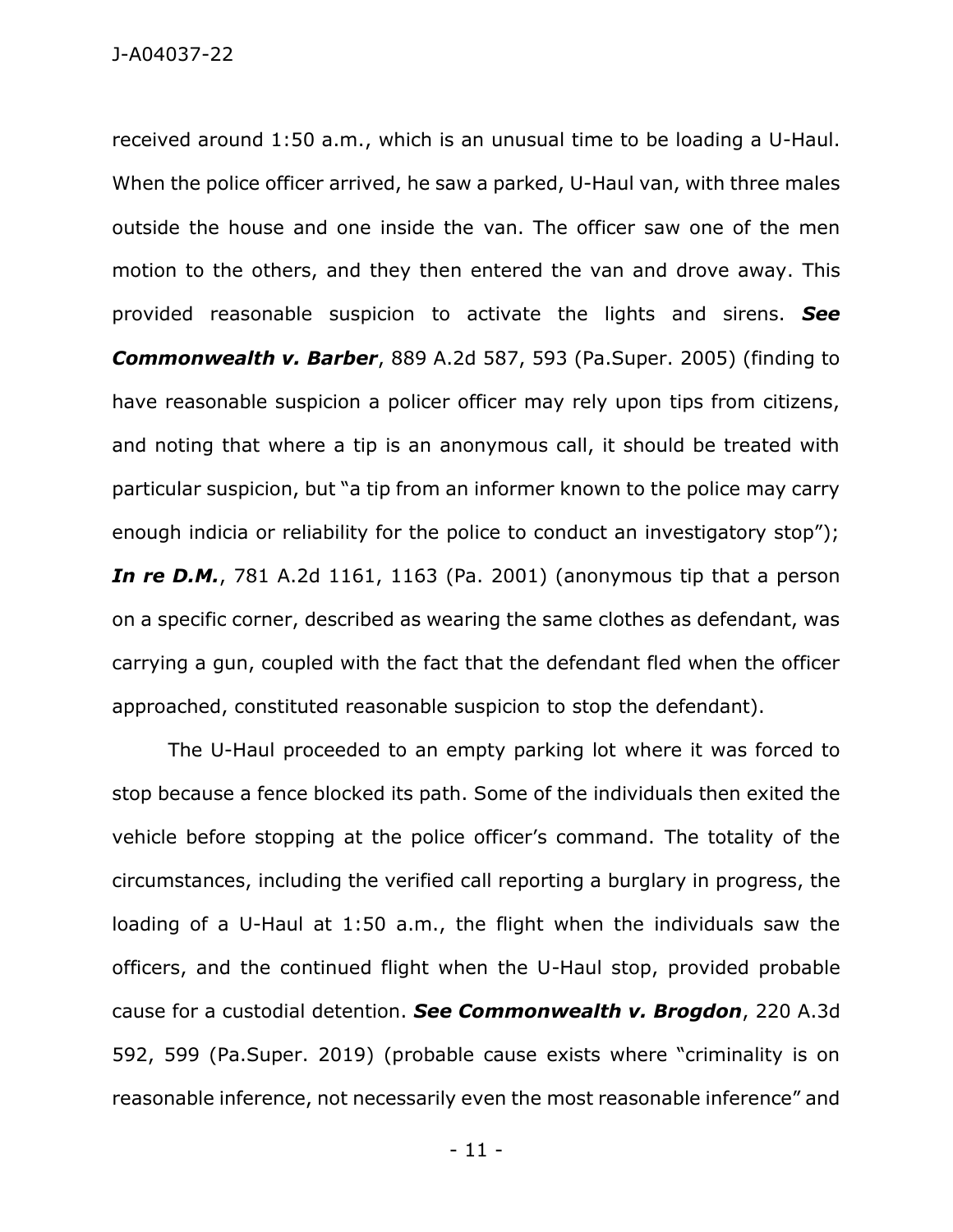"is made out the facts and circumstances which are within the knowledge of the officer at the time of the arrest, and of which he had reasonably trustworthy information, are sufficient to warrant a man of reasonable caution in the belief that the suspect has committed or is committing a crime"). Accordingly, the trial court did not err in denying Thompson's motion to suppress.

In his final issue, Thompson claims the court erred in denying his Rule 600 motion. He maintains that the Commonwealth brought him to trial after the adjusted run date.

We review an order denying a Rule 600 motion for an abuse of discretion. *Commonwealth v. Mills*, 162 A.3d 323, 325 (Pa. 2017). "Rule of Criminal Procedure 600 requires that '[t]rial in a court case in which a written complaint is filed against the defendant shall commence within 365 days from the date on which the complaint is filed.'" *Id.* at 324 (quoting Pa.R.Crim.P.  $600(A)(2)(a)$ . "[P]eriods of delay at any stage of the proceedings caused by the Commonwealth when it has failed to exercise due diligence are to be counted in the 365–day tally." *Id.*; *see also* Pa. Rule 600 (C)(1). Further, the Rule provides that "[a]ny other periods of delay shall be excluded from the computation." **Id.** (quoting Rule  $600(C)(1)$ ) (emphasis removed). "[T]ime attributable to the normal progression of a case simply is not 'delay' for purposes of Rule 600." *Id.* at 325. "[P]eriods of judicial delay are excludible from calculations under the rule." *Id.* "Failure to meet the rule's prompt-trial requirement constitutes grounds for dismissal." *Id.*

- 12 -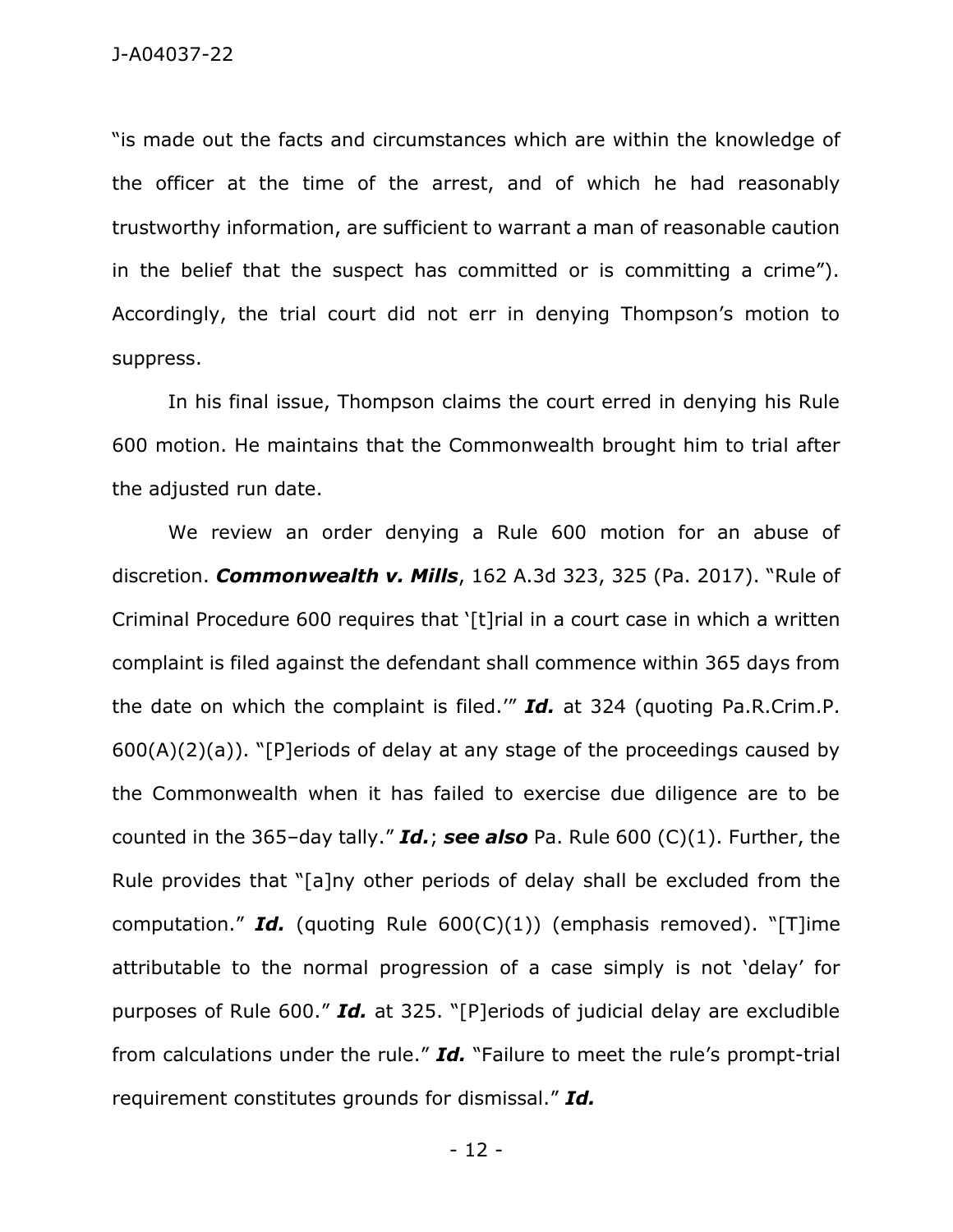When addressing an appeal from an order dismissing a Rule 600 motion

we must first determine the mechanical and adjusted run dates:

The mechanical run date is the date by which the trial must commence under [Rule 600]. It is calculated by adding 365 days (the time for commencing trial under [Rule 600] ) to the date on which the criminal complaint is filed. As discussed herein, the mechanical run date can be modified or extended by adding to the date any periods of time in which delay is caused by the defendant. Once the mechanical run date is modified accordingly, it then becomes an adjusted run date.

*Commonwealth v. Ramos*, 936 A.2d 1097, 1102 (Pa.Super. 2007) (*en* 

*banc*) (citation omitted).

\_\_\_\_\_\_\_\_\_\_\_\_\_\_\_\_\_\_\_\_\_\_\_\_\_\_\_\_\_\_\_\_\_\_\_\_\_\_\_\_\_\_\_\_

The Commonwealth filed its Complaint against Thompson on June 8, 2018. The mechanical run date was June 8, 2019. Thompson concedes 130 days of excludable time. Thompson's Br. at 13; Motion to Dismiss, filed Oct. 22, 2019, at ¶¶ 6, 11 (conceding 84 days and 46 days excludable time). That brings the adjusted run date to October 16, 2019.<sup>6</sup> Trial occurred on November 1, 2019. We must therefore determine whether any of the disputed time frames are excludable.

The case was set for trial on September 27, 2019. Thompson and the Commonwealth were prepared for trial, but the co-defendant's counsel was unavailable and requested a continuance, which the court granted. The

<sup>6</sup> Thompson maintains that the mechanical run date was June 8, 2019, and with the 130 days of excludable time, the adjusted run date was October 10, 2019. *See* Thompson's Br. at 13. However, with 130 days of excludable time, the adjusted run date is October 16, 2019.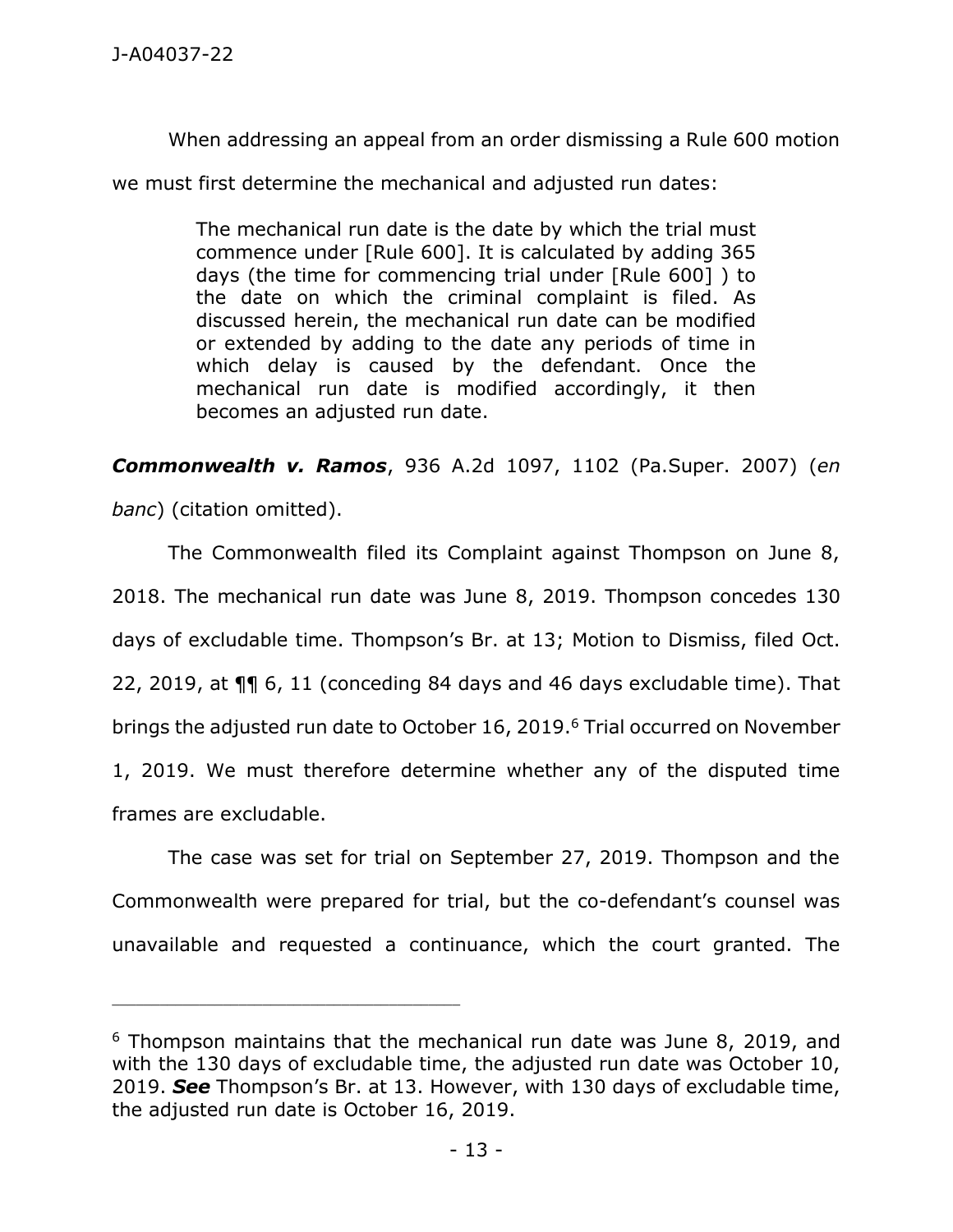Commonwealth declined to sever the cases. In his Rule 600 motion, Thompson argued the time following the grant of Purnell's continuance request was not excludable time, reasoning that the Commonwealth should have severed Thompson's case from Purnell's case. The Commonwealth argues it was not required to sever the cases. This continuance was for 21 days, from September 27 to October 18, 2019. If this time was excludable, the adjusted run date would be November 6, 2019, and the court would not have abused its discretion in denying the motion to dismiss.

The trial court found this 21-day period was excludable, as Purnell's counsel was unavailable. It cited *Commonwealth v. Robbins*, 900 A.2d 416, 417 (Pa.Super. 2006), where we concluded that the Commonwealth is not required to sever cases where it faces a possible Rule 600 violation and that the court erred when it factored the refusal to sever into its Rule 600 violation.

We conclude the trial court did not abuse its discretion in finding the time following Thompson's co-defendant's continuance request was excludable, as the Commonwealth was not required to sever the cases for Rule 600 purposes. *See Robbins*, 900 A.2d at 417; *Commonwealth v. Kearse*, 890 A.2d 388, 394-95 (Pa.Super. 2005) (finding the Commonwealth acted with due diligence, where it would not sever the defendant's case, because the Commonwealth was present and ready to proceed on the five preliminary hearing dates which required a continuance due to co-defendant's counsel). Accordingly, it did not abuse its discretion in denying the Rule 600 motion.

- 14 -